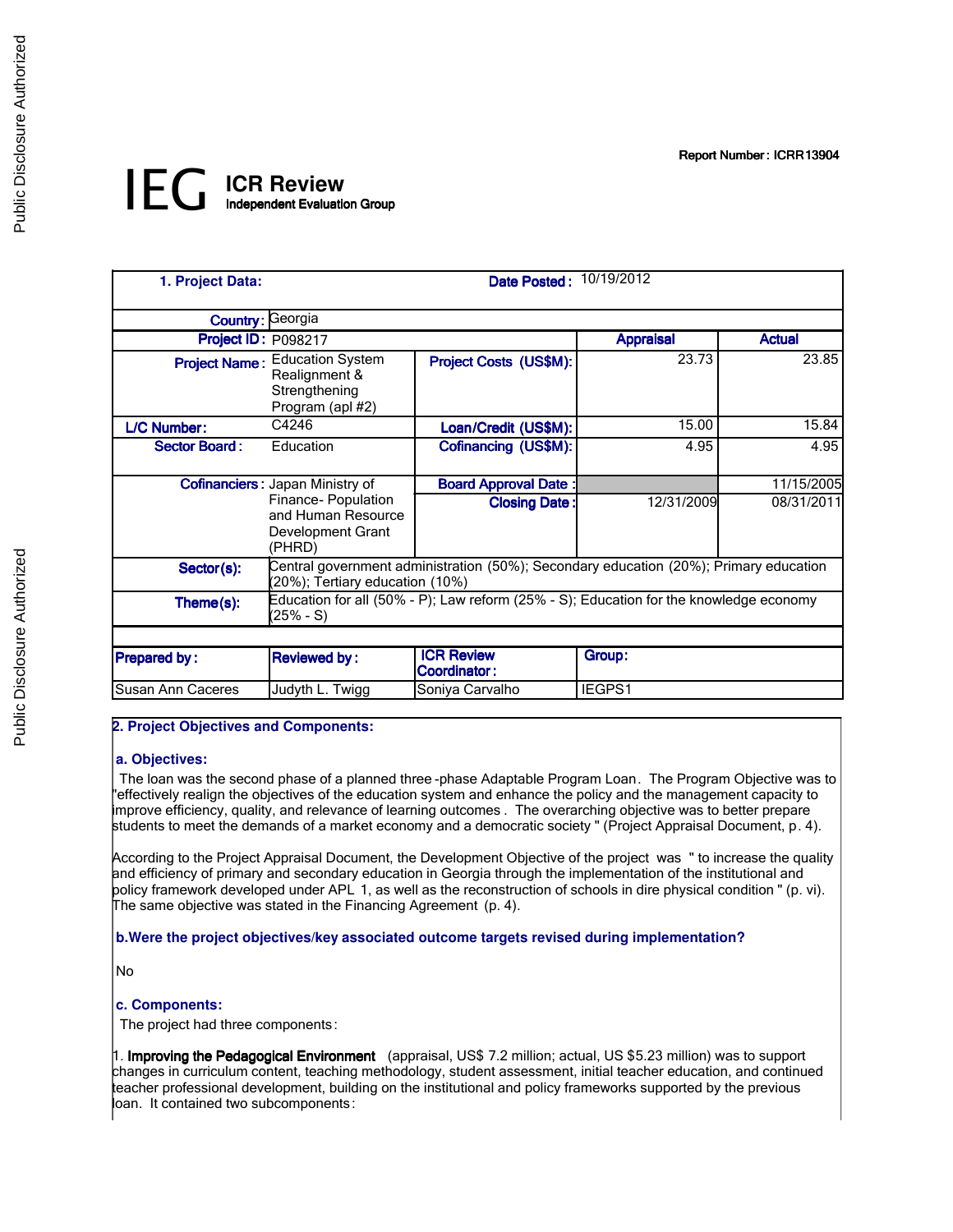- National Curriculum and Student Assessment System Development (appraisal, US\$ 5.58 million; actual, US\$ 4.13 million) was to improve teaching methodologies in line with the national curriculum framework in almost all grades and subjects, establish a system of student assessment for 4th grade, and assist Initial Teacher Education institutions to adapt their programs to changing standards, curriculum, and student assessment methodologies.
- Professional Development of Teachers (appraisal, US\$ 1.62 million; actual, US\$1.10 million) was to improve the qualifications of an unspecified number of teachers through the development and implementation of a teacher professional development system .

2. **Improving the Physical Learning Environment** (appraisal, US\$ 13.95 million; actual, US\$ 17.09 million) was to mprove the physical learning environment in schools in emergency (delapidated) conditions to complement investments in improving the quality of the pedagogical learning environment and adoption of more efficient building standards and school consolidations .

3. **Project Management, Monitoring and Evaluation** (appraisal, US\$ 2.58 million; actual, US\$ 1.53 million) was to provide institutional support to the Ministry of Education and Science, the Municipal Development Fund (MDF), the National Curriculum and Assessment Center (NCAC), and the Teacher Professional Development Center (TPDC) related to project operations, audits, and project monitoring and evaluation .

# **d. Comments on Project Cost, Financing, Borrower Contribution, and Dates:**

Project Cost: There was significant exchange rate fluctuation between the local currency, the US dollar, and the Special Drawing Rights (SDR). As a result, the project gained approximately US\$ 1.1 million, which was used to cover increases in construction costs . An undisbursed balance of US\$ 9,458 was canceled after the end of the grace period for reconciliation of accounting (ICR, p. 12). Project costs were higher than anticipated for the second component, and lower than planned for the other components . After the August 2008 conflict between Georgia and Russia, there was more demand for construction and so costs increased for the civil works financed by the second component (ICR, p. 10).

Financing: The project was financed by an International Development Association Credit in the amount of US\$ 15.84 million equivalent and complemented by a Japanese Population and Human Resource Development (PHRD) grant in the amount of US\$ 4.95 million (ICR, p. 29), which was used to support in-service teacher training, curriculum reforms, and textbook translation (ICR, p. viii).

Borrower Contribution : Government funding was anticipated to be US\$ 3.78 million, but was actually US\$ 3.06 million (ICR, p. 29).

Dates: The project closed 20 months later than initially planned. The first extension was granted on November 17, 2009 to change the closing date from December 31, 2009 to December 31, 2010 to complete civil works underway and to support the Borrower with key education reform activities related to in -service teacher training, curriculum reforms, and textbook translations into minority languages . The second extension was granted on December 16, 2010 to revise the closing date from December 31, 2010 to August 31, 2011 to complete activities under the PHRD Grant.

# **3. Relevance of Objectives & Design:**

## **a. Relevance of Objectives:**

# **Objectives: High**

Given the low funding that Georgia devoted to education in comparison to other similar countries, the education sector was faced with constraints at the time of project preparation : inadequate physical infrastructure with major deterioration in the physical conditions of many schools and the need to modernize the curricula and teaching methods, while at the same time trying to use resources more efficiently by increasing the student -teacher ratio, given the declining school age population in the country .

Education was an essential pillar of the Georgian development strategy, Economic Development and Poverty Reduction Program (2006). The focus of education reform was to bring the Georgian education system in line with European standards by introducing a national system for assessment and examinations . The Bank's Country Partnership Strategy (2010-2013, current at project closure) focuses on improving efficiency of use of public resources and the quality of education . The project's objectives were highly relevant to the Country Partnership Strategy and to the goals of the Government's strategy, as the project aimed to establish an outcomes -based national curriculum framework, invest in the in-service training of teachers to upgrade their pedagogical skills, design and implement a per-student financing system, and begin plans for better school optimization, all of which would address the key challenges in the sector . The government's current Strategy for Development of Education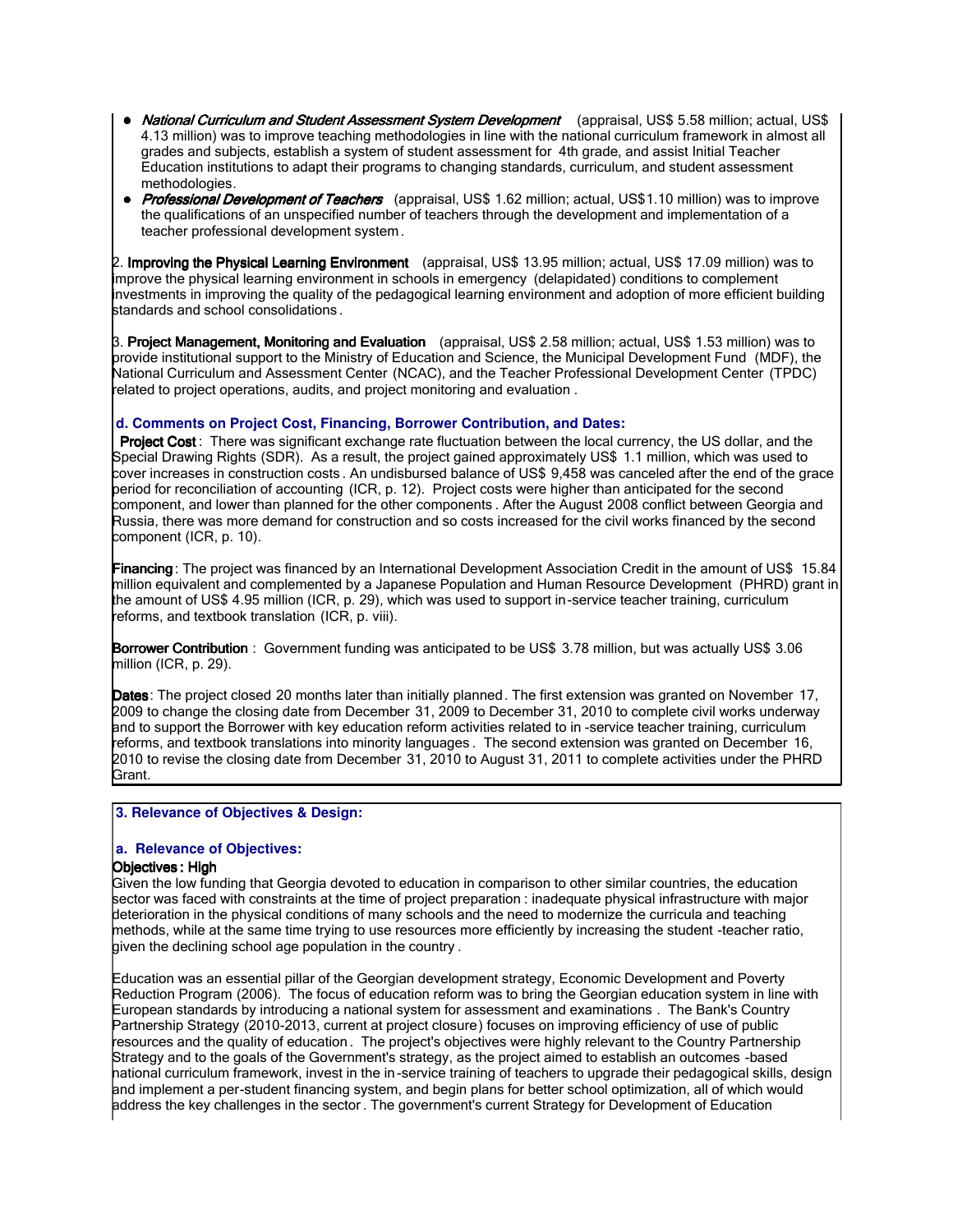(2010-2015) contains initiatives reflective of project objectives (e.g. improvement of quality), which also demonstrates their continued relevance.

# **b. Relevance of Design:**

# Design: Modest

The activities outlined in the project's components could be expected to lead to the intended outcome of improved quality, since there was a logical causal chain between that objective and the activities intended to achieve it (PAD, pp. 31-33). However, there was a weak logical chain relating the efficiency objective to associated components/activities. As noted by the ICR (p. 8-9), the design did not address the underlying causes of the increasing student-teacher ratio or explore other solutions to increase school efficiency . As well, there were insufficient project activities (and inadequacies in the case of the per student funding formula ) to lead to increased system efficiency, as well as increased student -teacher ratio.

# **4. Achievement of Objectives (Efficacy):**

#### I Increase the quality of primary and secondary education in Georgia : Substantial

Outputs related to teacher professional development :

- Guidelines and standards were developed for the accreditation of teachers' continued professional development programs.
- 172 Continuing Professional Development Programs were accredited by the Ministry, and training was outsourced to private providers. The ICR (p. 16) notes that this program was discontinued in 2010, when the quality of some of the accredited programs was questioned and responsibility for training was recentralized at the TPDC.
- 25,000 primary and secondary teachers and 2,000 school principals were trained in the new national curriculum . According to the project team, when further revisions were made to the national curriculum, additional training was then provided to 8,000 teachers.
- Professional development was provided for National Curriculum and Assessment Center core staff in the areas of curriculum reform and national assessment .
- 10 videos on student-centered teaching were developed by the National Curriculum and Assessment Center, and monthly bulletins on this subject were provided to all schools . The ICR does not specify how many teachers were exposed to these videos.
- 67 books/literature to support professional development were translated from English to Georgian .
- Teacher Professional Standards were developed and finalized (Code of Ethics, Second Language Standard, Special Needs Teacher, Vocational Teacher, School Principal ). The ICR does not state whether and how these standards were implemented.
- Professional teacher resource materials were developed, such as a three -volume manual for teachers and videos on teaching methods.
- 2,163 teachers used government-provided vouchers to participate in a literacy training program that they selected from private providers, and 239 teachers used the voucher program to participate in a Georgian as a Second Language (GSL) program by the end of 2010. This voucher program was discontinued during the project, given the lack of monitoring of the private providers . By the end of the project, training was provided by the government's Teacher Professional Development Center .
- A Teacher Induction Pilot Program was established, providing support for 48 inductees and 28 mentors between 2008 and 2009. According to the project team, in 2010 this program was continued and expanded by the government through budget support.

Outputs related to curriculum and teacher certification standards :

- The new national curriculum developed under the first phase of the project was piloted and then implemented in all schools across the country, except for grade six in Georgian schools and grades five and six in minority schools.
- New textbooks were published, and these new textbooks were translated into minority languages (e.g. Russian, Armenian, and Azeri). The ICR did not provide the number of textbooks developed and distributed . However, the project team provided a list of 52 titles covering grades one through twelve .
- 167 new textbooks were accredited by the National Curriculum and Assessment Center .
- 90% of children were taught the improved national curriculum, which exceeded the target of 70% of students.
- New teacher certification standards were developed, based on the new national curriculum framework . The ICR does not state whether or how these standards were implemented .
- A Teacher Certification Charter was adopted by Ministry decree No . 1101 in December 2009.
- A database of registration for teacher certification examination was established .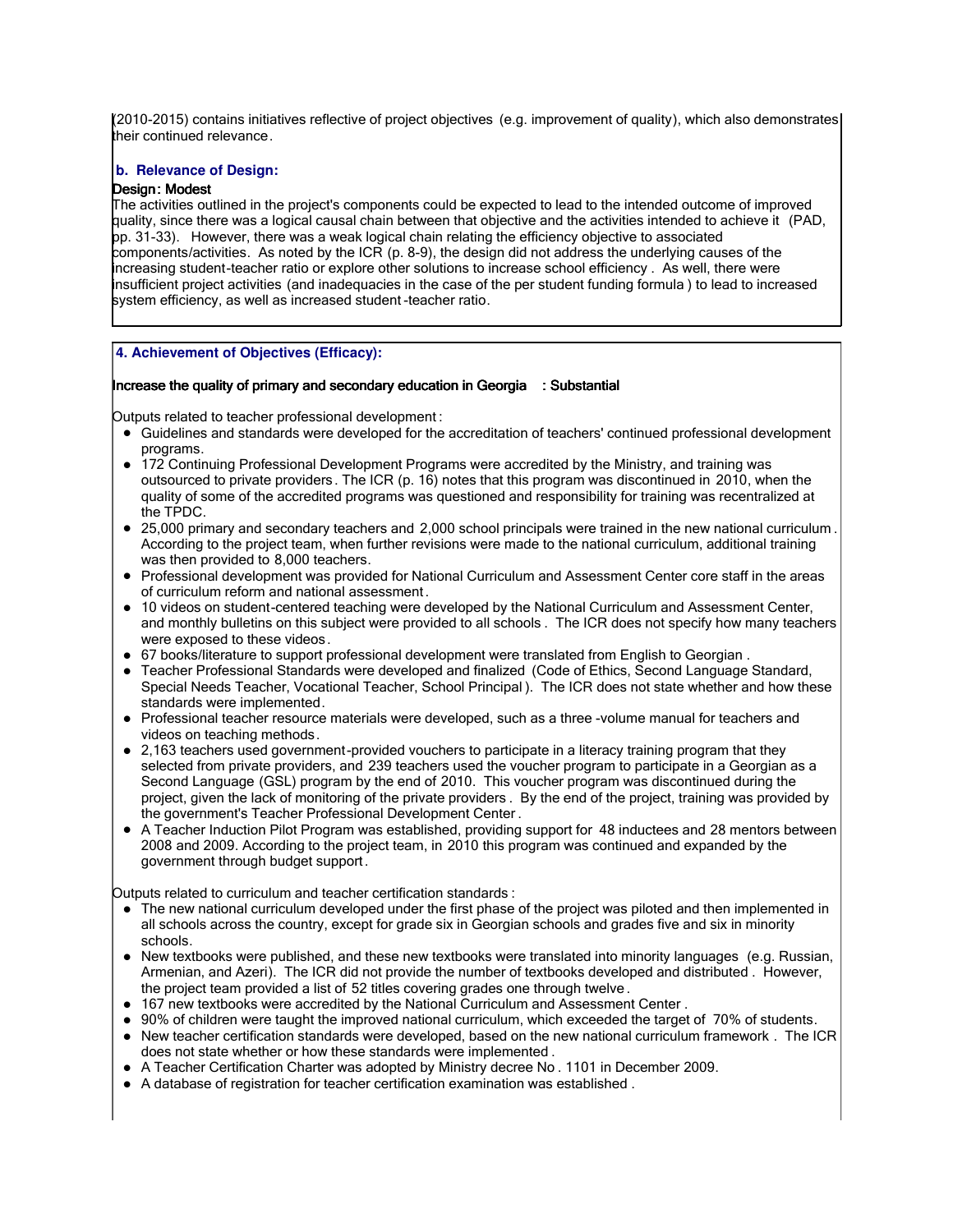Outputs related to civil works:

• 38 schools identified in emergency conditions were rehabilitated and refurnished and found to be of satisfactory quality. These schools supported 3,066 students (ICR, p. 36).

Outputs related to improving education quality :

- National assessments in Georgian and Mathematics for grade 4 and 9 students were conducted. The assessment was based on a sample of students from schools across Georgia . Both assessment reports are publicly available on the National Curriculum and Assessment Center website, but the ICR did not provide this data.
- 43 teachers participated in the Teach for Georgia Pilot Program, which was designed to attract and retain teachers in remote areas. According to the project team, of the total number of participants, 41 remained for the first year of teaching, 32 continued for the second year, and 16 remained for the third year.

#### **Outcomes**

- 71% of Georgian teachers were able to apply at least one active instructional methodology, which attained the target of 70% and was an increase from the baseline of 10%. (Source: Classroom Observation Research, ICR, p.14 and PAD, p. 34). The ICR (p. 16) also reported survey data showing more positive attitudes by more teachers towards more active teaching practices and student engagement in comparison to a previous survey conducted in 2007.
- 14.8% of teachers who took the teacher certification examination passed and were certified (or 6.4% of the total teaching force), which did not meet the target of 20% of teachers certified according to the new standards . The ICR (p. 18 and p. 55) provides two reasons why this target was not met . A relatively low number of teachers participated in the exam, since the new certification requirement will not become mandatory until 2014, and the implementation of the exam was late and only began in 2010. Of those that participated in the examinations, 85% did not pass both required tests.
- There was a seven-point increase in 4th grade Mathematics and Georgian scores between 2004 and 2010 (ICR, p. 22). The ICR does not present the exact data from these assessments, but it indicates (p 22) that there were comparison and attribution issues.
- The ICR (p. 31) reported that assessments of ninth grade students were conducted in 2009 and 2010 and that these results were publicly available on the NCAC's website . However, the results of these assessments are not provided in the ICR.

The ICR does not discuss other factors outside the project that could also have contributed to improving education quality.

## Increase the efficiency of primary and secondary education in Georgia : Modest

**Outputs** 

- Revisions to the per student funding formula, which was designed during the first phase of the APL, were made to better account for the cost of operating small rural schools .
- 100% of schools are in charge of their maintenance budgets.
- Several manuals, Improving Schools' Physical Learning Environment, Human Resource Management Manual, and School Sanitation Maintenance, were published and distributed by the Ministry of Education and Science, and 500 school principals were trained on their content . Since the funding formula financed routine school maintenance, these documents supported new approaches to school maintenance planning and management to better sustain the physical environment .
- A teacher vacancy website was designed to post regular information on existing teacher vacancies across the country to support easy access to this information .

#### **Outcomes**

- The number of schools carrying a deficit decreased from 1,400 schools in 2010 to 167 schools in 2011. This means that 93% of schools are managing their resources without any deficits . These remaining schools either have more than one school building under their jurisdictions or more than one language of instruction, which increases their operating costs (ICR, p. 19). While all schools had autonomy in the management of resources through the per student funding formula, this new mechanism did not become the sole source of public funding for schools, which did not attain the target of 100% of schools having autonomy in managing resources related to the teaching and learning process through the use of per -student financing as the sole source of public funding and accountable to the appropriate authorities in the use of those resources .
- The project aimed to *increase* efficiency by raising the student-teacher ratio. In fact, it *decreased* from 12:1 in 2006 to 10:1 in 2011, which did not meet the target of increasing to 16:1 and was a deterioration from baseline. The ICR (p. 19) indicates that the school consolidation undertaken by the government was not sufficient to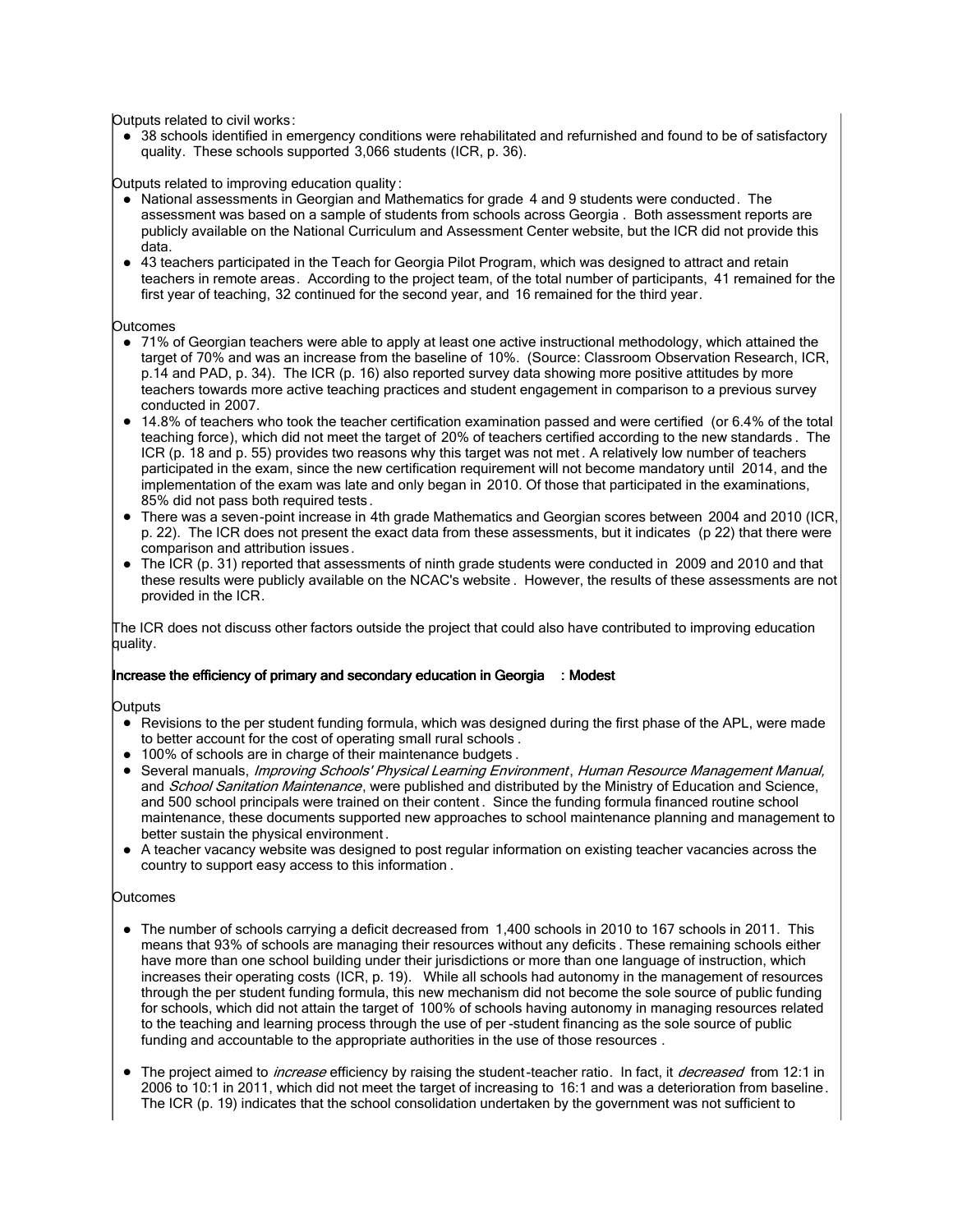increase the national average student-teacher ratio.

The Government did not elaborate a strategy to increase the student -teacher ratio based on the specific situations of urban, rural, and mountain areas, which impacted the ability to increase the efficiency of primary and secondary education. As well, the revisions made to the funding formula during this project did not adequately account for schools having more than one school building under their jurisdictions or more than one language of instruction, which increases their operating costs (ICR, p. 19).

Program Objective : Effectively realign the objectives of the education system and enhance the policy and the management capacity to improve efficiency, quality, and relevance of learning outcomes to prepare them to meet the demands of a market economy and a democratic society .

By the end of the operation (the second phase of the overall program ), there were improvements in education quality and relevance of the learning with the development of a new national curriculum and training of 25,000 teacher and 2,000 school principals, and conducting of national assessments . Limited progress is evident in improving efficiency in the system. There is no indication that students are better prepared to meet the demands of a market economy or democratic society.

#### **5. Efficiency:**

#### Efficiency : Substantial

The PAD did not conduct an economic analysis, but justified the project interventions on the basis that poor school infrastructure negatively impacts learning and performance, since lack of heating constitutes the main reason for long-term absenteeism in Georgia (PAD, p. 65). The PAD (p. 66) reported that 9.03% of all school buildings in Georgia were in classified as in emergency conditions . The PAD (p. 68) noted that the educational investments of this project were justified, since they would mainly benefited children from poor households .

The ICR did not conduct an economic analysis, nor did it provide unit cost comparisons . However, information contained in the ICR and in the Government's reply indicated substantial efficiency . First, the cost of project management was 41% lower than the appraised estimate (ICR, p. 29). The ICR states that implementation went smoothly and that fiduciary obligations were completed satisfactorily, suggesting that the Implementing Agency was able to use fewer resources than planned to manage and monitor the project . Second, 38 schools in emergency condition were rehabilitated and refurnished and seven schools fully reconstructed (ICR p. 18). This was accomplished despite the escalating cost of materials as a result of the increased demand for construction materials with the need for post-conflict reconstruction (ICR, p. 10). Third, the new schools could promote efficiency gains, since each school was consolidated with two or more other existing schools, since the Ministry provided a school bus to facilitate this process (ICR p. 18). The new schools offer space that could be used for extracurricular activities or vocational programs, if the Government encourages effective utilization of the buildings . Fourth, maintenance costs and implications for the recurrent budget of the education sector have been factored in the per student financing formula, so that schools have an adequate level of resources with the most recent revision of the per student financing formula (ICR p. 13). 93% of all schools were able to manage their resources without any deficit (ICR p. 22).

#### a. If available, enter the Economic Rate of Return (ERR)/Financial Rate of Return (FRR) at appraisal and the re-estimated value at evaluation :

|                                  | Rate Available? | <b>Point Value</b>                                                          | Coverage/Scope* |
|----------------------------------|-----------------|-----------------------------------------------------------------------------|-----------------|
| Appraisal<br><b>ICR</b> estimate | No.<br>No       | * Refers to percent of total project cost for which ERR/FRR was calculated. |                 |

#### **6. Outcome:**

 The quality objective was substantially achieved, while the efficiency objective was modestly achieved . The project's efficiency was rated substantial. There was high relevance of objectives, and project design was modestly relevant due to shortcomings in the results chain to increase system efficiency . The project contributed to the nationwide implementation of a new national curriculum, development of standards for teacher competencies and teacher certification mechanisms, and the construction /rehabilitation of schools in emergency conditions in remote and rural areas, replacing unsafe structures . However, it fell short of some targets related to teacher certification and impact on student-teacher ratio.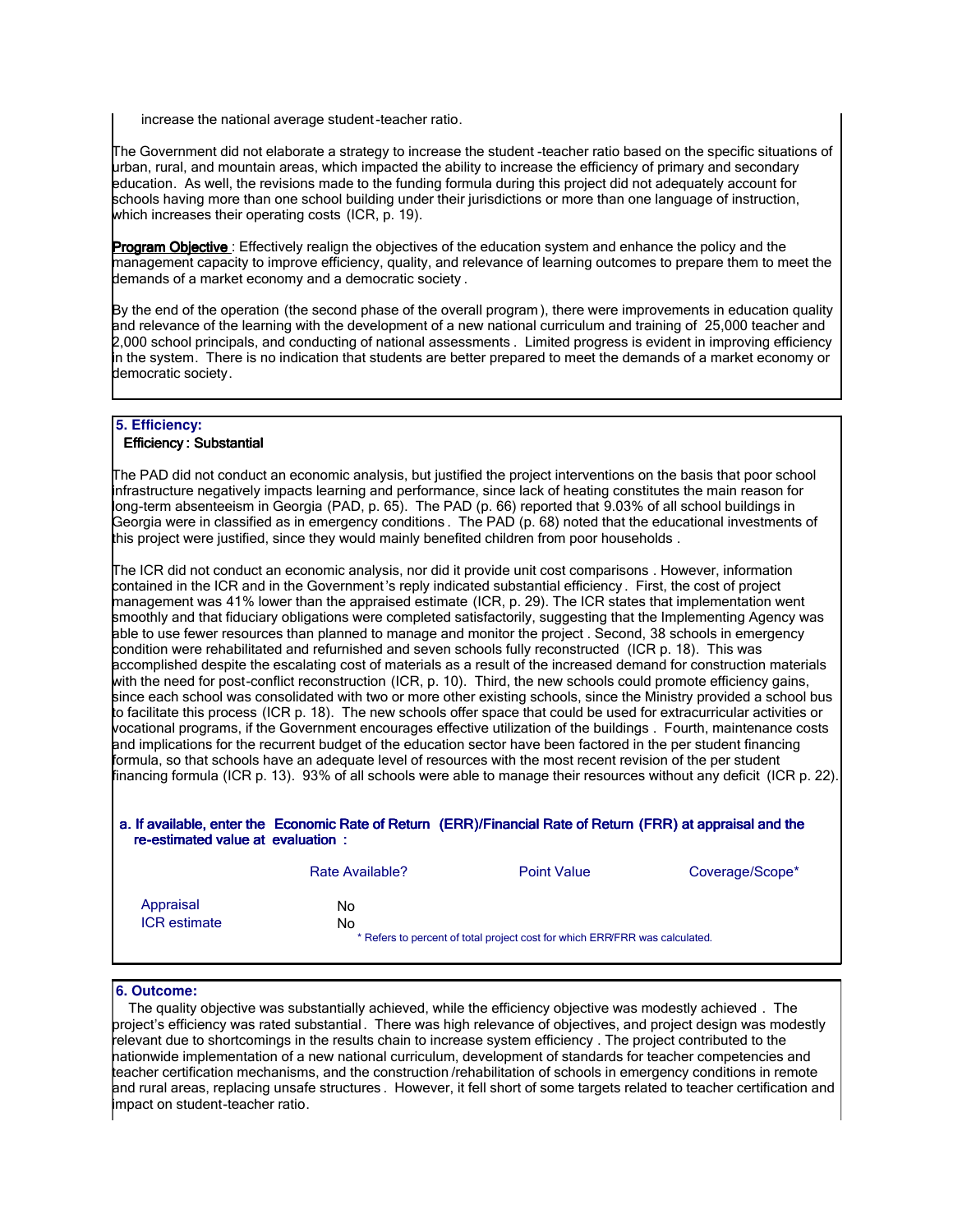#### a. Outcome Rating: Moderately Satisfactory

#### **7. Rationale for Risk to Development Outcome Rating:**

 While the government remains committed to the education sector and its reform agenda, the institutions supporting this modernization agenda are young and continue to need strengthening. There are concerns about the ability of these institutions to sustain the progress made so far . There is also concern that the institutional capacity developed during the project period could be lost with staffing changes . Another risk to the development outcome is the possibility that inadequate resources are devoted to the education budget at a time when more investment is needed, given the high percentage of school buildings that are in need of urgent repair (PAD, p. 66). There was progress with the revised per capita funding and manuals established to delineate maintenance responsibilities under the project, but 7% of schools still operate under a deficit because the per capita funding formula provides inadequate resources to these schools .

#### a. Risk to Development Outcome Rating : Moderate

#### **8. Assessment of Bank Performance:**

#### **a. Quality at entry:**

I

 The Bank was able to foster collaboration with several development partners, which was leveraged to develop a comprehensive education strategy in Georgia, enabling it to qualify for the Education for All -Fast Track Initiative. The Bank team coordinated efforts to avoid overlap with other donors . Adequate risk mitigation measures were established at entry. The design was based on the lessons learned in Romania and Latvia that showed that it was possible to strengthen the institutional capacity of public agencies through intensive training and technical assistance. Preparation included analysis of educational and financial data from the Ministry of Education and Science and Georgia Statistics Bureau to substantiate the need for investment in school infrastructure. However, an important shortcoming was the lack of analysis of the rural situation, the political economy of undertaking reforms to increase the student -teacher ratio, and the reasons for increases in the teaching force (ICR, p. 8-9). As a result, policy options were not considered to reflect the special circumstances of small remote schools. . In addition, some of the project's indicators were not well defined and therefore difficult to measure.

#### **Quality-at-Entry Rating :** Moderately Satisfactory

## **b. Quality of supervision:**

 Transitions between the three Bank Task Team Leaders were smooth . A cooperative working relationship was established with the Implementing Agency . Supervision was adequate and was enhanced by the staff located in country. Implementation of monitoring and evaluation was satisfactory .

**Quality of Supervision Rating :** Satisfactory **Overall Bank Performance Rating : Moderately Satisfactory** 

## **9. Assessment of Borrower Performance:**

#### **a. Government Performance:**

 The Government exhibited commitment to the education sector and maintained steady interest in reform, as demonstrated by continuing budget allocations to continue modernization efforts . The Government's attention understandably was temporarily focused on the August 2008 conflict that left 160,000 people internally displaced. The Government did not elaborate a strategy to increase the student -teacher ratio based on the specific situations of urban, rural, and mountain areas . The government has taken over and provided budget support to continue the Teach for Georgia Pilot Program (described in Section 4).

#### Government Performance Rating Moderately Satisfactory

#### **b. Implementing Agency Performance:**

The National Curriculum and Assessment Center (NCAC) and Teacher Professional Development Center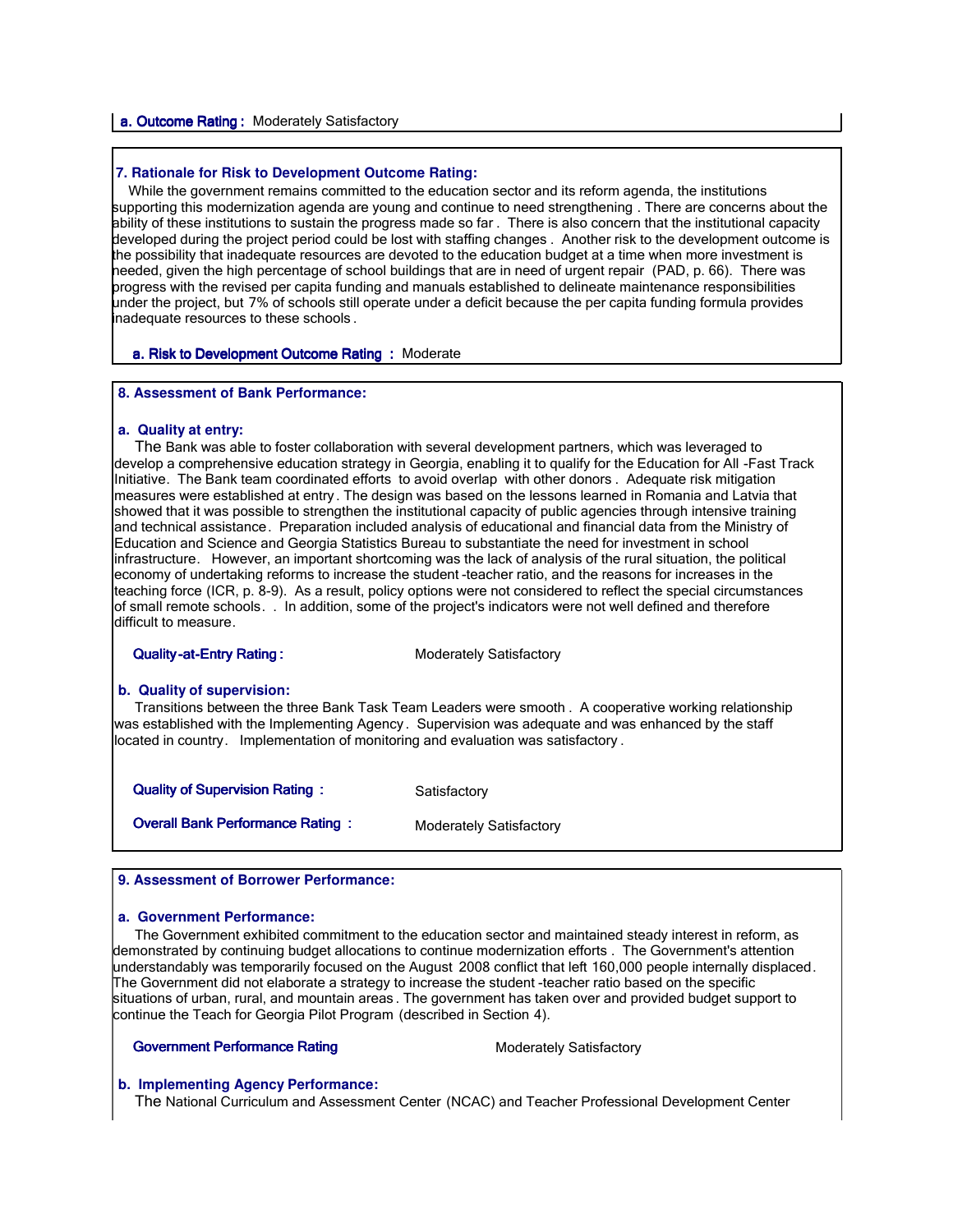(TPDC) were charged with implementing the project, including performing fiduciary tasks, implementing the project's components, monitoring key indicators, and creating bi -annual progress reports. At the close of the first phase of this program loan, the financial management staff of the Project Coordination Unit (PCU) were placed within the NCAC and TPDC. With qualified staff part of these implementing agencies, it was not necessary to have a separate project implementation unit . There was effective coordination with the Municipal Development Fund (MDF), which was particularly helpful for the civil works component of the project . Fiduciary reports were of satisfactory quality and were produced on time, and there were only minor delays in procurement due to the August 2008 conflict. Furniture and equipment for the refurbished /constructed schools were provided in a timely manner. With the need for rebuilding following the 2008 conflict, costs for civil works increased, resulting in delayed implementation due to the need to rebid contracts .

**Implementing Agency Performance Rating : Satisfactory** 

**Overall Borrower Performance Rating :** Moderately Satisfactory

# **10. M&E Design, Implementation, & Utilization:**

## **a. M&E Design:**

 M&E design included a comprehensive set of indicators that reflected project objectives . The Project Appraisal Document provided a detailed plan for M&E, including data collection, reporting timeline, and responsibility for various tasks. However, some of the indicators lacked specificity and therefore were difficult to measure .

## **b. M&E Implementation:**

 NCAC had M&E responsibility. The subordinating implementing agencies (TPDC and MDF) provided progress reports on the status of project implementation and also reported on output and outcome data . The Education Management Information System (EMIS) developed under the first loan was used to provide data, particularly related to school consolidation and use of the per -student financing system. The ICR (p. 10-11) notes that the M&E responsibility was implemented smoothly, benefiting from the capacities gained during the first phase (APL 1), and that reports were satisfactory. Student assessment instruments were developed . The following studies were also conducted during the project: classroom observation research, and evaluation of teacher professional development programs such as the Teacher Induction Pilot Program, Teach for Georgia Pilot Program, and Teacher Voucher Program.

## **c. M&E Utilization:**

 While effective M&E structures were established and data were collected, there is no evidence that M&E data and analysis were used in any way to inform policy or the course of project implementation .

## **M&E Quality Rating : Modest**

## **11. Other Issues**

## **a. Safeguards:**

I

The project was categorized as "B" under OP 4.01 Environmental Assessment because of the school construction . An Environmental Management Framework was reviewed by the Environmental Specialist of the Appraisal Team and was found to be adequate to address planned school construction (PAD, p. 80). The Framework was published on the Municipal Development Fund's website in English and Georgian (ICR, p. 11). A Municipal Development Fund enforced environmental compliance, which was noted to be satisfactory (ICR, p. 11).

## **b. Fiduciary Compliance:**

Three agencies had responsibility for fiduciary compliance (Municipal Development Fund, National Curriculum and Assessment Center, and Teacher Professional Development Center ). These agencies were staffed with qualified personnel to carry out their core financial management responsibilities . Audit reports were submitted on time and unqualified. However, one report in 2009 found irregularities (e.g. payment to an NCAC deceased staff), which were addressed promptly, and no other issues were encountered . Interim Financial Reports were produced by each agency and were generally on time and of satisfactory quality . Disbursements went smoothly, with only minor delays due to the August 2008 conflict. There were no significant challenges or delays in procurement procedures .